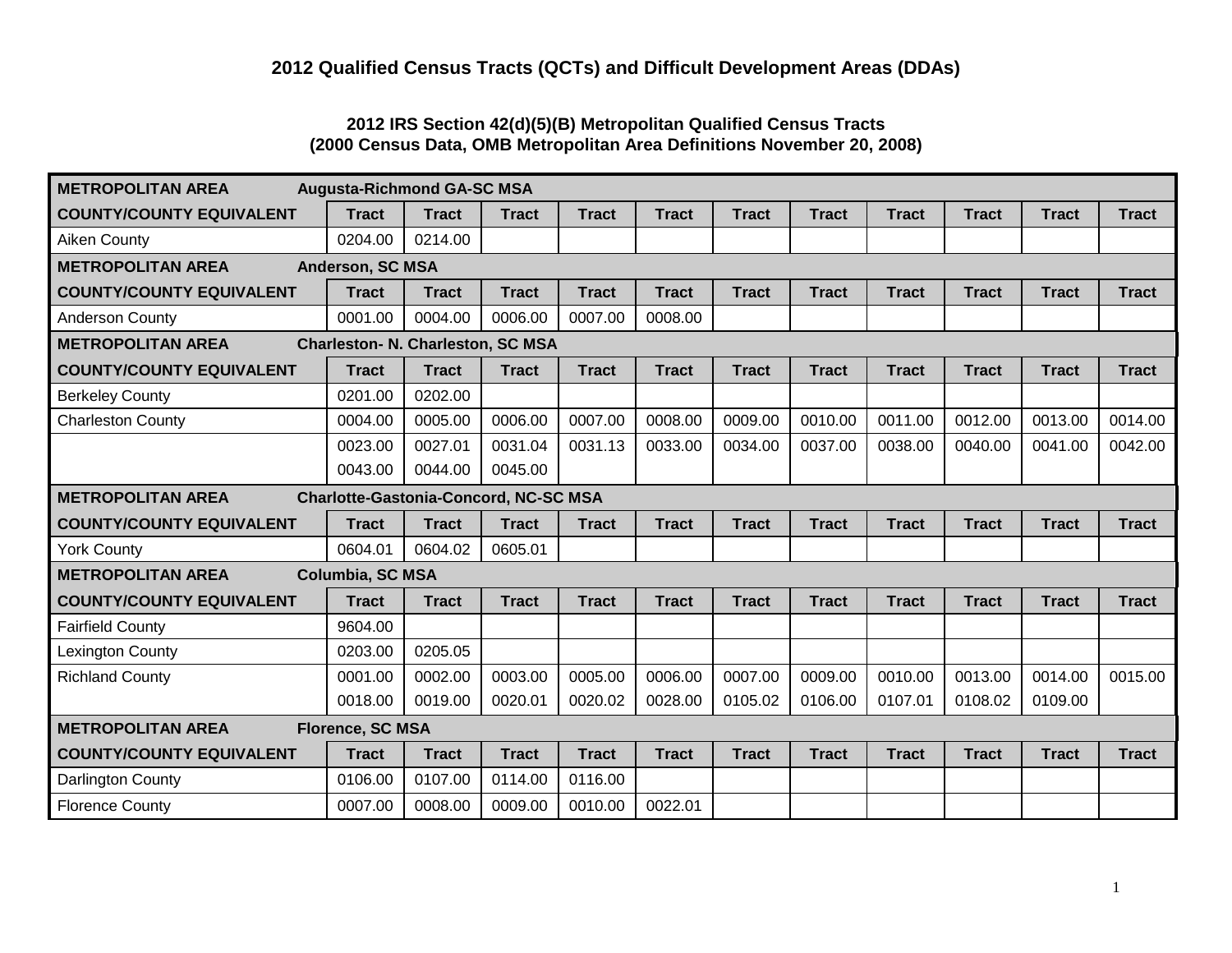## **2012 IRS Section 42(d)(5)(B) Metropolitan Qualified Census Tracts (2000 Census Data, OMB Metropolitan Area Definitions, November 20, 2008)-continued**

| <b>METROPOLITAN AREA</b>                                                   | <b>Greenville, SC MSA</b>  |              |              |              |              |              |              |         |              |              |              |
|----------------------------------------------------------------------------|----------------------------|--------------|--------------|--------------|--------------|--------------|--------------|---------|--------------|--------------|--------------|
| <b>COUNTY/COUNTY EQUIVALENT</b>                                            | Tract                      | <b>Tract</b> | <b>Tract</b> | <b>Tract</b> | <b>Tract</b> | Tract        | <b>Tract</b> | Tract   | <b>Tract</b> | <b>Tract</b> | <b>Tract</b> |
| <b>Greenville County</b>                                                   | 0002.00                    | 0004.00      | 0005.00      | 0007.00      | 0008.00      | 0009.00      | 0010.00      | 0013.01 | 0021.04      | 0021.05      | 0021.08      |
|                                                                            | 0022.01                    | 0023.03      | 0023.04      | 0025.05      | 0034.00      | 0035.00      |              |         |              |              |              |
| <b>Pickens County</b>                                                      | 0111.02                    | 0112.01      |              |              |              |              |              |         |              |              |              |
| Myrtle Beach-Conway-North Myrtle Beach, SC MSA<br><b>METROPOLITAN AREA</b> |                            |              |              |              |              |              |              |         |              |              |              |
| <b>COUNTY/COUNTY EQUIVALENT</b>                                            | Tract                      | <b>Tract</b> | <b>Tract</b> | <b>Tract</b> | <b>Tract</b> | <b>Tract</b> | <b>Tract</b> | Tract   | <b>Tract</b> | <b>Tract</b> | <b>Tract</b> |
| <b>Horry County</b>                                                        | 506.00                     | 507.00       | 704.00       |              |              |              |              |         |              |              |              |
| <b>METROPOLITAN AREA</b>                                                   | <b>Spartanburg, SC MSA</b> |              |              |              |              |              |              |         |              |              |              |
| <b>COUNTY/COUNTY EQUIVALENT</b>                                            | Tract                      | <b>Tract</b> | <b>Tract</b> | <b>Tract</b> | <b>Tract</b> | <b>Tract</b> | <b>Tract</b> | Tract   | <b>Tract</b> | Tract        | <b>Tract</b> |
| <b>Spartanburg County</b>                                                  | 0203.01                    | 0204.00      | 0205.00      | 0208.00      | 0210.01      | 0217.00      |              |         |              |              |              |
| <b>METROPOLITAN AREA</b><br><b>Sumter, SC MSA</b>                          |                            |              |              |              |              |              |              |         |              |              |              |
| <b>COUNTY/COUNTY EQUIVALENT</b>                                            |                            |              |              |              |              |              |              |         |              |              |              |
| <b>Sumter County</b>                                                       | 0007.00                    | 0008.98      | 0011.00      | 0013.00      | 0015.00      |              |              |         |              |              |              |

## **2012 IRS Section 42(d)(5)(B) Non-Metropolitan Qualified Census Tracts (2000 Census Data, OMB Metropolitan Area Definitions, November 20, 2008)**

| <b>SOUTH CAROLINA</b>           |              |              |              |              |              |              |              |              |              |              |              |
|---------------------------------|--------------|--------------|--------------|--------------|--------------|--------------|--------------|--------------|--------------|--------------|--------------|
| <b>COUNTY/COUNTY EQUIVALENT</b> | <b>Tract</b> | <b>Tract</b> | <b>Tract</b> | <b>Tract</b> | <b>Tract</b> | <b>Tract</b> | <b>Tract</b> | <b>Tract</b> | <b>Tract</b> | <b>Tract</b> | <b>Tract</b> |
| <b>Allendale County</b>         | 9702.00      | 9704.00      |              |              |              |              |              |              |              |              |              |
| <b>Bamberg County</b>           | 9601.00      | 9602.00      | 9603.00      |              |              |              |              |              |              |              |              |
| <b>Barnwell County</b>          | 9702.00      |              |              |              |              |              |              |              |              |              |              |
| <b>Beaufort County</b>          | 0001.00      |              |              |              |              |              |              |              |              |              |              |
| <b>Chesterfield County</b>      | 9506.00      | 9508.00      |              |              |              |              |              |              |              |              |              |
| <b>Clarendon County</b>         | 9605.00      | 9608.01      |              |              |              |              |              |              |              |              |              |
| <b>Colleton County</b>          | 9701.00      | 9703.00      |              |              |              |              |              |              |              |              |              |
| <b>Dillon County</b>            | 9701.00      | 9704.00      |              |              |              |              |              |              |              |              |              |
| Georgetown County               | 9802.00      | 9806.00      |              |              |              |              |              |              |              |              |              |